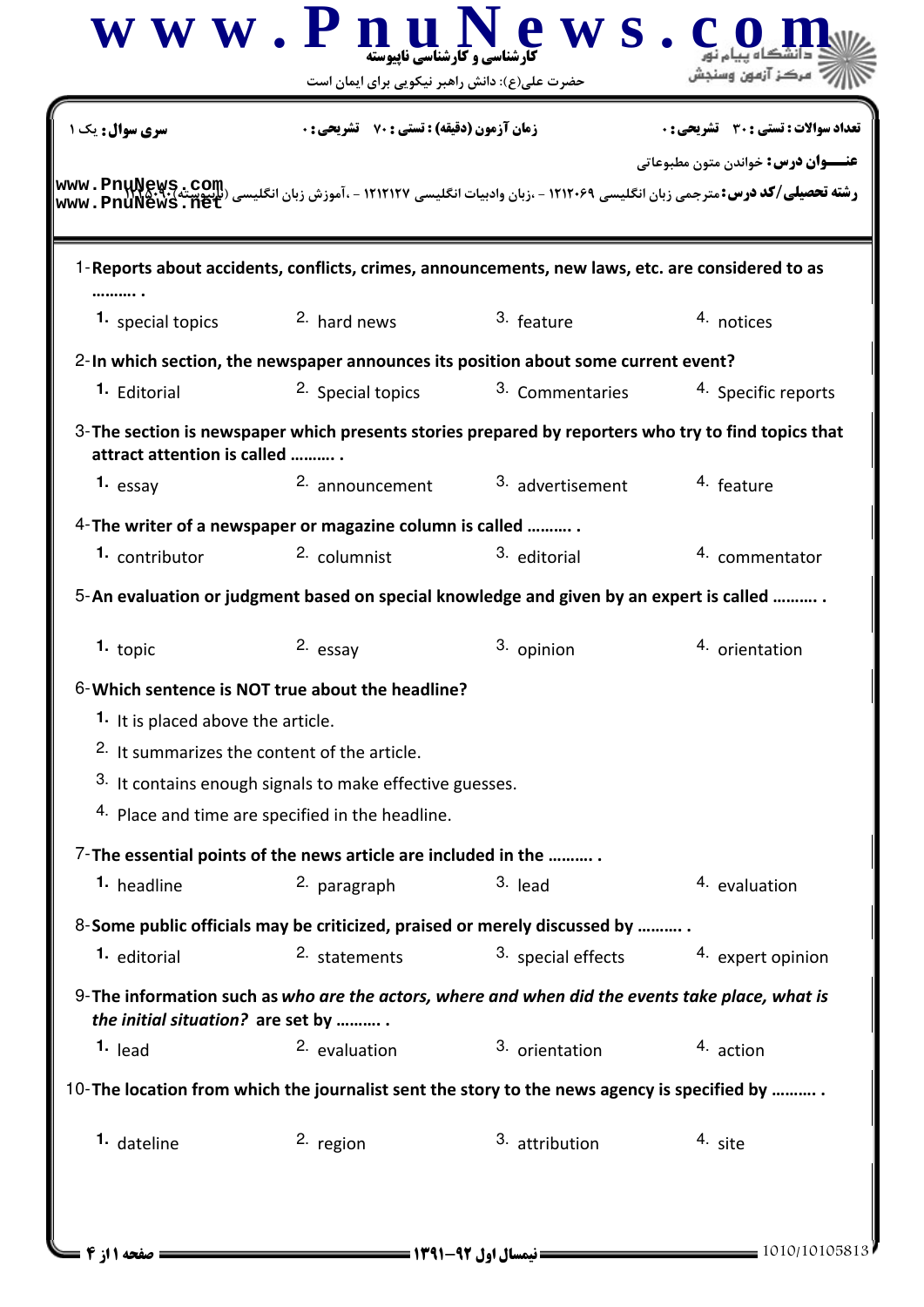| سری سوال : یک                                                                                      | <b>زمان آزمون (دقیقه) : تستی : 70 ٪ تشریحی: 0</b>                                                            |                              | تعداد سوالات : تستي : 30 ٪ تشريحي : 0     |
|----------------------------------------------------------------------------------------------------|--------------------------------------------------------------------------------------------------------------|------------------------------|-------------------------------------------|
| www.PnuNews                                                                                        |                                                                                                              |                              | <b>عنـــوان درس:</b> خواندن متون مطبوعاتي |
| 11-Parliamentary bills, local news media, government announcements, and proposals are the parts of |                                                                                                              |                              |                                           |
| 1. personalization                                                                                 |                                                                                                              | 2. attribution               |                                           |
| 3. frame of reference                                                                              |                                                                                                              | 4. bias                      |                                           |
| 12-Some forms like Professor Smith, Bishop Andrew, and Governor Cure are the types of              |                                                                                                              |                              |                                           |
| 1. apposition                                                                                      | $2.$ elite                                                                                                   | 3. modifier                  | 4. consolidate                            |
| 13-The process by which English expresses verbal action, as well as the actors, objects and other  | entities as full sentences or as single nouns are called                                                     |                              |                                           |
| 1. modification                                                                                    | 2. personalization                                                                                           | 3. preposition               | 4. nominalization                         |
| 14-Adverbials are used in the news text to                                                         |                                                                                                              |                              |                                           |
| 1. avoid direct reference                                                                          | <sup>2</sup> modify the permitted form                                                                       |                              |                                           |
| 3. reduce the effect of syntactic tactics                                                          |                                                                                                              | 4. increase their news value |                                           |
| 15-Which one is NOT among the properties of passive structure?                                     |                                                                                                              |                              |                                           |
| 1. An attribution of the affected entity.                                                          |                                                                                                              |                              |                                           |
| <sup>2</sup> A kind of resultant quality.                                                          |                                                                                                              |                              |                                           |
| 3. A representation of the action as a state.                                                      |                                                                                                              |                              |                                           |
|                                                                                                    | 4. An indication of the ideological significance of the form.                                                |                              |                                           |
| 16-The main difference between a full sentence and nominalization is that                          |                                                                                                              |                              |                                           |
|                                                                                                    | 1. the news writer knows the identity of the news actors in nominalization whereas he doesn't in             |                              |                                           |
| sentence                                                                                           |                                                                                                              |                              |                                           |
| nominalization                                                                                     | <sup>2.</sup> the event is taken out of the world of specific, concrete in full sentence whereas it isn't in |                              |                                           |
|                                                                                                    | 3. unlike the nominalization, the event is placed in the world of general, abstract in full sentence         |                              |                                           |
|                                                                                                    | 4. a sentence must always be suited in time whereas a nominalization need not.                               |                              |                                           |
| 17-Headlines that are in the form of a question                                                    |                                                                                                              |                              |                                           |
|                                                                                                    | 1. create interpersonal relations with the reader cultivating readers' enthusiasm                            |                              |                                           |
|                                                                                                    | <sup>2.</sup> give special effects to their articles and highlight important points                          |                              |                                           |
|                                                                                                    | 3. reflect a sense of doubt felt by the news writer which exists in the reader                               |                              |                                           |
|                                                                                                    | 4. show the importance and personality of the reader by being 'eye openers'                                  |                              |                                           |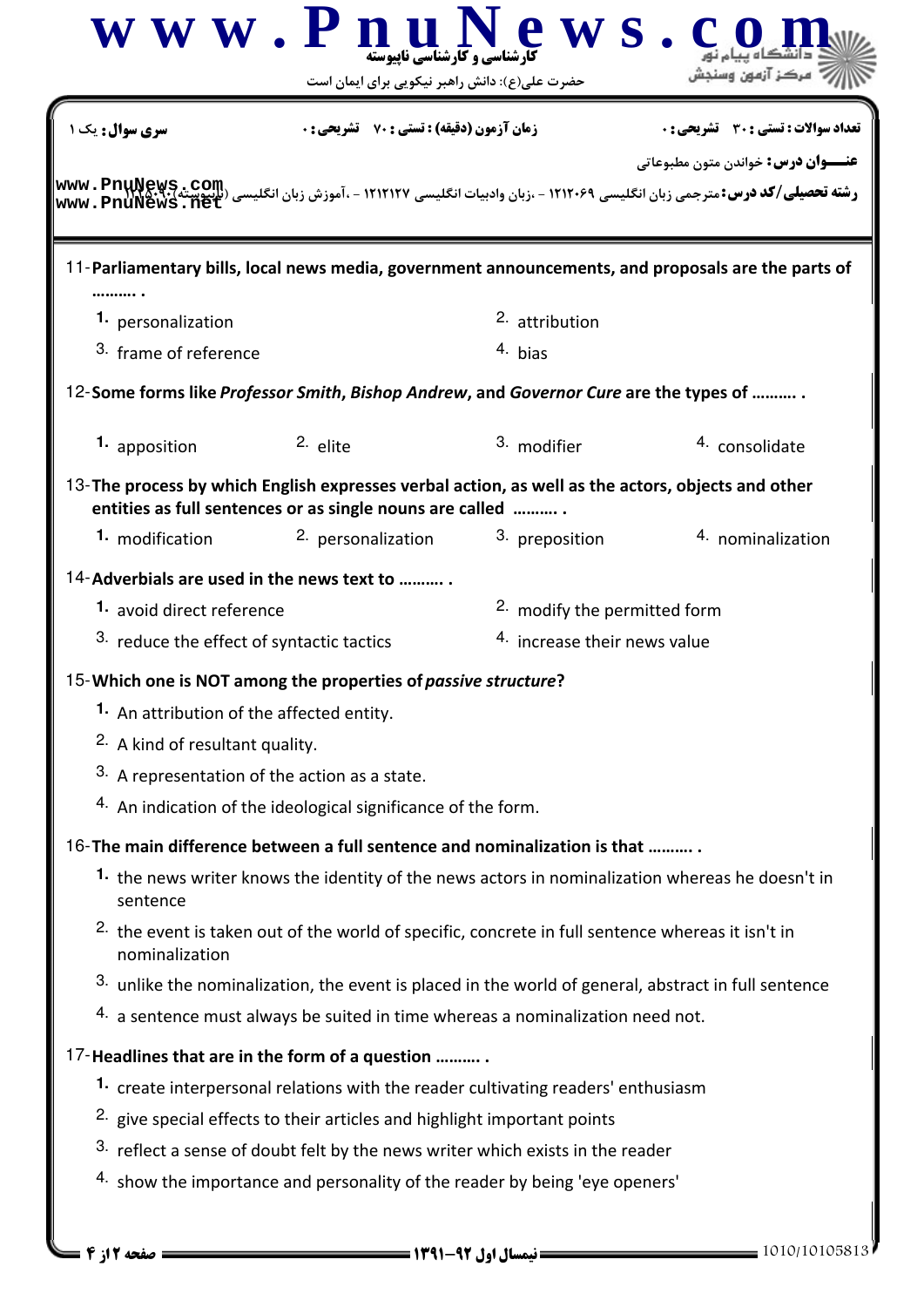|                                                      | www.PnuM<br><b>کارشناسی و کارشناسی ناپیوسته</b><br>حضرت علی(ع): دانش راهبر نیکویی برای ایمان است     | <b>ews</b>                             |                                                                                                                       |
|------------------------------------------------------|------------------------------------------------------------------------------------------------------|----------------------------------------|-----------------------------------------------------------------------------------------------------------------------|
| <b>سری سوال :</b> یک ۱                               | <b>زمان آزمون (دقیقه) : تستی : 70 ٪ تشریحی : 0</b>                                                   |                                        | تعداد سوالات : تستي : 30 ٪ تشريحي : 0<br><b>عنـــوان درس:</b> خواندن متون مطبوعاتي                                    |
|                                                      |                                                                                                      |                                        | <b>رشته تحصیلی/کد درس:</b> مترجمی زبان انگلیسی ۱۲۱۲۰۶۹ - ،زبان وادبیات انگلیسی ۱۲۱۲۱۲۷ - ،آموزش زبان انگلیسی (ناپپویی |
|                                                      | 18-Which one is NOT among the main purposes of direct question?                                      |                                        |                                                                                                                       |
|                                                      | 1. Direct quotation converts first and second persons to third.                                      |                                        |                                                                                                                       |
|                                                      | <sup>2.</sup> It distances journalist from endorsement of what the source said.                      |                                        |                                                                                                                       |
|                                                      | 3. A quote is valued as a particularly incontrovertible fact.                                        |                                        |                                                                                                                       |
|                                                      | 4. It adds to the story the flavor of the newsmaker's own words.                                     |                                        |                                                                                                                       |
|                                                      | 19-The journalist may want  by using indirect speech.                                                |                                        |                                                                                                                       |
| 1. to make his story more truthful                   |                                                                                                      | 2. to give some direction to his story |                                                                                                                       |
|                                                      | 3. to question the reliability of news sources                                                       | 4. to allow no ideological injection   |                                                                                                                       |
| and  .                                               | 20-Dates, ages, counts of participants, distances, weights, and scores make the news sound objective |                                        |                                                                                                                       |
| 1. subjective                                        | 2. susceptible                                                                                       | 3. empirical                           | 4. conceptual                                                                                                         |
|                                                      | 21-Which one is NOT true about the metaphor?                                                         |                                        |                                                                                                                       |
| 1. It is just stylistic ornament.                    |                                                                                                      |                                        |                                                                                                                       |
| <sup>2.</sup> It exerts real influence on discourse. |                                                                                                      |                                        |                                                                                                                       |
| 3. It is pervasive in everyday life.                 |                                                                                                      |                                        |                                                                                                                       |
|                                                      | 4. It is a part of real linguistic communication.                                                    |                                        |                                                                                                                       |
|                                                      | 22-Which technique is used in the following headline?                                                | <b>Russia Political Amnesty Urged</b>  |                                                                                                                       |
| 1. Rhetoric distortion                               |                                                                                                      | 2. Depersonalization                   |                                                                                                                       |
| 3. Metaphor                                          |                                                                                                      | 4. Indirect quotation                  |                                                                                                                       |
|                                                      | 23- Which articles are NOT classified as editorial?                                                  |                                        |                                                                                                                       |
| 1. commentary                                        |                                                                                                      | 2. news-analysis                       |                                                                                                                       |
| 3. hard news                                         |                                                                                                      | <sup>4.</sup> letters to the editor    |                                                                                                                       |
|                                                      | 24-An editorial usually begins by stating a/an                                                       |                                        |                                                                                                                       |
| 1. advise                                            | 2. command                                                                                           | 3. plea                                | 4. issue                                                                                                              |
|                                                      | 25-A professional editorial does the followings EXCEPT:                                              |                                        |                                                                                                                       |
|                                                      | <sup>1.</sup> He lays out a series of facts and assertions.                                          |                                        |                                                                                                                       |
|                                                      | <sup>2.</sup> He ignores his own knowledge of history, religion, etc.                                |                                        |                                                                                                                       |
|                                                      | 3. He helps the reader make directed judgments.                                                      |                                        |                                                                                                                       |
| <sup>4.</sup> He reviews key persons' opinions.      |                                                                                                      |                                        |                                                                                                                       |
| = صفحه 13 ; 4                                        |                                                                                                      |                                        | 1010/10105813                                                                                                         |